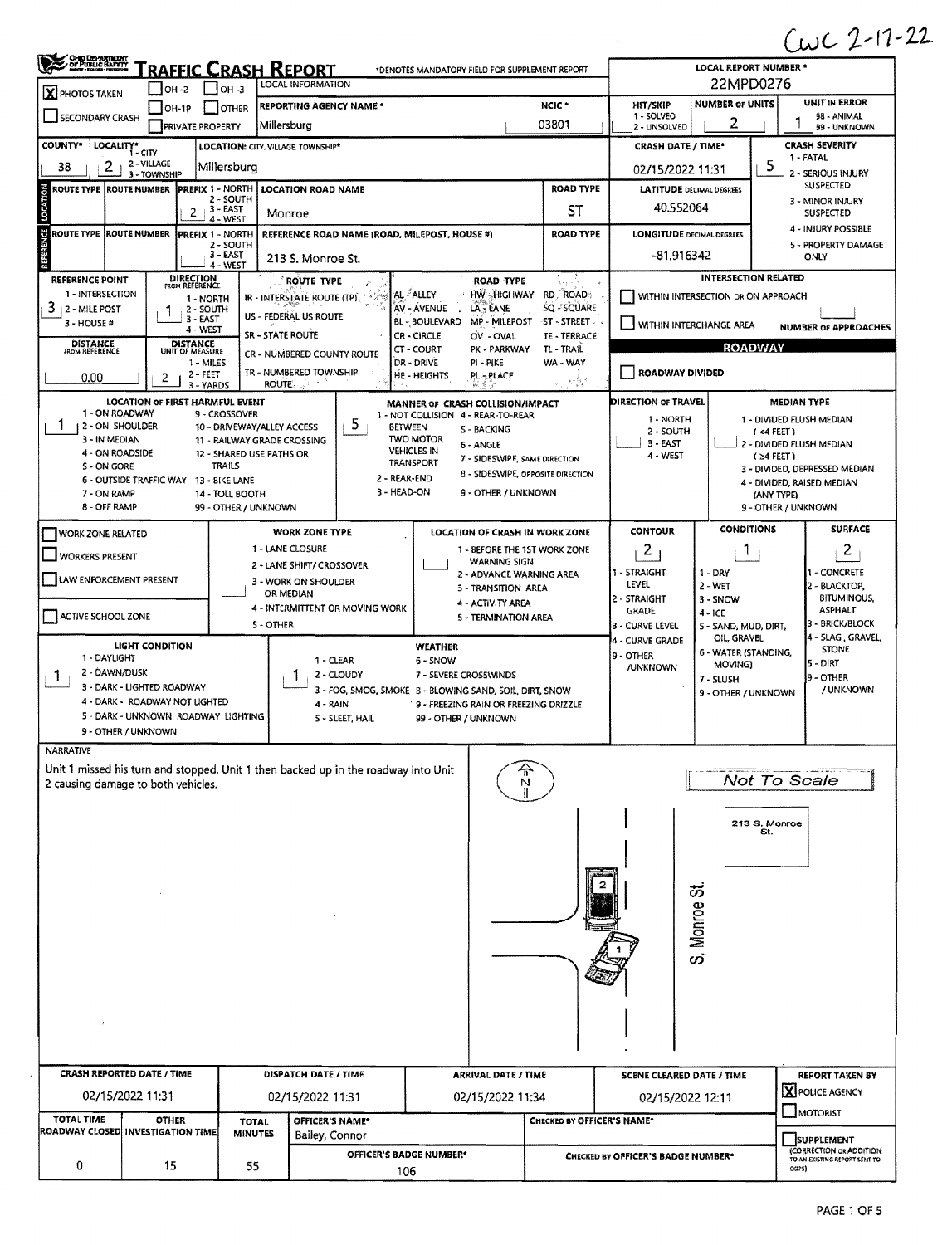|                           |                                                                               |                                                          | <b>LOCAL REPORT NUMBER</b>                                                               |                      |                                                   |                                                                   |                                                                                   |                                                                 |  |  |  |  |  |
|---------------------------|-------------------------------------------------------------------------------|----------------------------------------------------------|------------------------------------------------------------------------------------------|----------------------|---------------------------------------------------|-------------------------------------------------------------------|-----------------------------------------------------------------------------------|-----------------------------------------------------------------|--|--|--|--|--|
|                           | CHOODSPARTMENT                                                                |                                                          |                                                                                          |                      |                                                   |                                                                   | 22MPD0276                                                                         |                                                                 |  |  |  |  |  |
| UNIT #                    | OWNER NAME: LAST, FIRST, MIDDLE (CI SAME AS DRIVER)                           |                                                          |                                                                                          |                      |                                                   | <b>OWNER PHONE:INCLUDE AREA CODE (E) SAME AS DRIVERY</b>          | DAMAGE                                                                            |                                                                 |  |  |  |  |  |
|                           | MILLER, DAVID, A                                                              |                                                          |                                                                                          |                      | 330-231-1040                                      |                                                                   | <b>DAMAGE SCALE</b>                                                               |                                                                 |  |  |  |  |  |
|                           | OWNER ADDRESS: STREET, CITY, STATE, ZIP ( C SAME AS DRIVER)                   |                                                          |                                                                                          |                      |                                                   |                                                                   | 1 - NONE                                                                          | 3 - FUNCTIONAL DAMAGE                                           |  |  |  |  |  |
|                           | 6744 SR 179, LAKEVILLE, OH, 44638                                             |                                                          |                                                                                          |                      |                                                   |                                                                   | 2<br>2 - MINOR DAMAGE                                                             | 4 - DISABLING DAMAGE                                            |  |  |  |  |  |
|                           | COMMERCIAL CARRIER: NAME, ADDRESS, CITY, STATE, ZIP                           |                                                          |                                                                                          |                      |                                                   | COMMERCIAL CARRIER PHONE: INCLUDE AREA CODE                       | 9 - UNKNOWN                                                                       |                                                                 |  |  |  |  |  |
|                           |                                                                               |                                                          |                                                                                          |                      |                                                   |                                                                   | <b>DAMAGED AREA(S)</b><br>INDICATE ALL THAT APPLY                                 |                                                                 |  |  |  |  |  |
|                           | LP STATE   LICENSE PLATE #                                                    |                                                          | <b>VEHICLE IDENTIFICATION #</b>                                                          |                      | VEHICLE YEAR                                      | <b>VEHICLE MAKE</b>                                               |                                                                                   |                                                                 |  |  |  |  |  |
| OН                        | <b>HTH3308</b>                                                                |                                                          | 1FMCU0GX9GUC09207                                                                        |                      | 2016                                              | FORD                                                              |                                                                                   |                                                                 |  |  |  |  |  |
| <b>X</b> INSURANCE        | <b>INSURANCE COMPANY</b><br><b>AUTO OWNERS</b>                                |                                                          | <b>INSURANCE POLICY #</b><br>4702570600                                                  |                      | COLOR<br><b>SIL</b>                               | <b>VEHICLE MODEL</b><br><b>ESCAPE</b>                             |                                                                                   |                                                                 |  |  |  |  |  |
|                           | <b>TYPE OF USE</b>                                                            |                                                          |                                                                                          |                      | TOWED BY: COMPANY NAME                            |                                                                   |                                                                                   |                                                                 |  |  |  |  |  |
| COMMERCIAL                | GOVERNMENT                                                                    | IN EMERGENCY                                             | US DOT#                                                                                  |                      |                                                   |                                                                   |                                                                                   |                                                                 |  |  |  |  |  |
| INTERLOCK                 |                                                                               | RESPONSE<br># OCCUPANTS                                  | VEHICLE WEIGHT GVWR/GCWR                                                                 |                      | <b>HAZARDOUS MATERIAL</b><br>MATERIAL             |                                                                   |                                                                                   |                                                                 |  |  |  |  |  |
| DEVICE                    | <b>HIT/SKIP UNIT</b>                                                          |                                                          | 1 - ≤10K LBS.<br>2 - 10.001 - 26K LBS.                                                   |                      | <b>CLASS #</b><br>RELEASED                        | PLACARD ID#                                                       |                                                                                   |                                                                 |  |  |  |  |  |
| EQUIPPED                  |                                                                               |                                                          | 3 - > 26K LBS.                                                                           |                      | PLACARD                                           |                                                                   |                                                                                   |                                                                 |  |  |  |  |  |
|                           | 1 - PASSENGER CAR<br>2 - PASSENGER VAN                                        | 6 - VAN (9-15 SEATS)<br>7 - MOTORCYCLE 2-WHEELED         | 12 - GOLF CART<br>13 - SNOWMOBILE                                                        |                      | 18 - LIMO (LIVERY VEHICLE)                        | 23 - PEDESTRIAN/SKATER<br>24 - WHEELCHAIR (ANY TYPE)              |                                                                                   |                                                                 |  |  |  |  |  |
|                           | (MINIVAN)                                                                     | 8 - MOTORCYCLE 3-WHEELED                                 | 14 - SINGLE UNIT                                                                         | 20 - OTHER VEHICLE   | 19 - BUS (16+ PASSENGERS)                         | 25 - OTHER NON-MOTORIST                                           |                                                                                   |                                                                 |  |  |  |  |  |
|                           | UNIT TYPE 3 - SPORT UTILITY<br>VEHICLE                                        | 9 - AUTOCYCLE<br>10 - MOPED OR MOTORIZED                 | TRUCK<br>1S - SEMI-TRACTOR                                                               | 21 - HEAVY EQUIPMENT |                                                   | 26 - BICYCLE                                                      |                                                                                   |                                                                 |  |  |  |  |  |
|                           | 4 - PICK UP                                                                   | <b>BICYCLE</b>                                           | 16 - FARM EQUIPMENT                                                                      |                      | 22 - ANIMAL WITH RIDER OR<br>ANIMAL-DRAWN VEHICLE | 27 - TRAIN                                                        |                                                                                   |                                                                 |  |  |  |  |  |
|                           | 5 - CARGO VAN                                                                 | 11 - ALL TERRAIN VEHICLE                                 | 17 - MOTORHOME                                                                           |                      |                                                   | 99 - UNKNOWN OR HIT/SKIP                                          |                                                                                   |                                                                 |  |  |  |  |  |
| O                         | (ATV/UTV)<br># OF TRAILING UNITS                                              |                                                          |                                                                                          |                      |                                                   |                                                                   |                                                                                   |                                                                 |  |  |  |  |  |
| VEHICLE                   | WAS VEHICLE OPERATING IN AUTONOMOUS                                           |                                                          | 0 - NO AUTOMATION                                                                        |                      | 3 - CONDITIONAL AUTOMATION 9 - UNKNOWN            |                                                                   |                                                                                   |                                                                 |  |  |  |  |  |
|                           | MODE WHEN CRASH OCCURRED?                                                     | 0                                                        | 1 - DRIVER ASSISTANCE                                                                    |                      | 4 - HIGH AUTOMATION                               |                                                                   |                                                                                   |                                                                 |  |  |  |  |  |
| ۷                         |                                                                               |                                                          | 1 - YES 2 - NO 9 - OTHER / UNKNOWN AUTONOMOUS 2 - PARTIAL AUTOMATION 5 - FULL AUTOMATION |                      |                                                   |                                                                   |                                                                                   |                                                                 |  |  |  |  |  |
|                           |                                                                               | MODE LEVEL                                               |                                                                                          |                      |                                                   |                                                                   |                                                                                   |                                                                 |  |  |  |  |  |
|                           | 1 - NONE<br>$2 - TAXI$                                                        | <b>6 - BUS - CHARTER/TOUR</b><br>7 - BUS - INTERCITY     | 11 - FIRE<br>12 - MILITARY                                                               | <b>16 - FARM</b>     | 17 - MOWING                                       | 21 - MAIL CARRIER<br>99 - OTHER / UNKNOWN                         |                                                                                   |                                                                 |  |  |  |  |  |
|                           | 3 - ELECTRONIC RIDE                                                           | 13 - POLICE                                              |                                                                                          | 18 - SNOW REMOVAL    |                                                   |                                                                   |                                                                                   |                                                                 |  |  |  |  |  |
| <b>SPECIAL</b>            | SHARING<br><b>FUNCTION 4 - SCHOOL TRANSPORT</b>                               | 9 - BUS - OTHER                                          | 14 - PUBLIC UTILITY                                                                      |                      | 19 - TOWING                                       |                                                                   |                                                                                   |                                                                 |  |  |  |  |  |
|                           | S - BUS - TRANSIT/COMMUTER                                                    | 10 - AMBULANCE                                           | 15 - CONSTRUCTION EQUIP.                                                                 |                      | 20 - SAFETY SERVICE<br><b>PATROL</b>              |                                                                   |                                                                                   | 12                                                              |  |  |  |  |  |
|                           | 1 - NO CARGO BODY TYPE                                                        | 4 - LOGGING                                              | 7 - GRAIN/CHIPS/GRAVEL                                                                   | 11 - DUMP            |                                                   |                                                                   |                                                                                   |                                                                 |  |  |  |  |  |
|                           | / NOT APPLICABLE                                                              | S - INTERMODAL                                           |                                                                                          | 12 - CONCRETE MIXER  | 99 - OTHER / UNKNOWN                              |                                                                   |                                                                                   |                                                                 |  |  |  |  |  |
| CARGO<br><b>BODY</b>      | $2 - BUS$<br>3 - VEHICLE TOWING                                               | <b>CONTAINER CHASSIS</b><br>6 - CARGOVAN                 | 9 - CARGO TANK<br>10 - FLAT BED                                                          |                      | 13 - AUTO TRANSPORTER                             |                                                                   |                                                                                   | 9<br>9                                                          |  |  |  |  |  |
| <b>TYPE</b>               | ANOTHER MOTOR VEHICLE                                                         | /ENCLOSED BOX                                            |                                                                                          | 14 - GARBAGE/REFUSE  |                                                   |                                                                   |                                                                                   |                                                                 |  |  |  |  |  |
|                           | 1 - TURN SIGNALS                                                              | 4 - BRAKES                                               | 7 - WORN OR SLICK TIRES                                                                  |                      | 9 - MOTOR TROUBLE                                 | 99 - OTHER / UNKNOWN                                              |                                                                                   |                                                                 |  |  |  |  |  |
| <b>VEHICLE</b>            | 2 - HEAD LAMPS                                                                | <b>S-STEERING</b>                                        | 8 - TRAILER EQUIPMENT<br>DEFECTIVE                                                       |                      | 10 - DISABLED FROM PRIOR<br><b>ACCIDENT</b>       |                                                                   |                                                                                   |                                                                 |  |  |  |  |  |
| DEFECTS                   | 3 - TAIL LAMPS                                                                | <b>6 - TIRE BLOWOUT</b>                                  |                                                                                          |                      |                                                   |                                                                   | $\Box$ -NO DAMAGE[0]                                                              | $\Box$ - UNDERCARRIAGE [ 14 ]                                   |  |  |  |  |  |
|                           | 1 - INTERSECTION -                                                            | 4 - MIDBLOCK -                                           | 7 - SHOULDER/ROADSIDE                                                                    |                      | 10 - DRIVEWAY ACCESS                              | 99 - OTHER / UNKNOWN                                              |                                                                                   |                                                                 |  |  |  |  |  |
|                           | MARKED CROSSWALK<br><b>NON-MOTORIST 2 - INTERSECTION -</b>                    | MARKED CROSSWALK<br>S - TRAVEL LANE -                    | <b>B - SIDEWALK</b>                                                                      |                      | 11 - SHARED USE PATHS<br><b>OR TRAILS</b>         |                                                                   | $\Box$ -TOP[13]<br>$\Box$ - ALL AREAS [ 15 ]<br>$\Box$ - UNIT NOT AT SCENE [ 16 ] |                                                                 |  |  |  |  |  |
| LOCATION                  | UNMARKED CROSSWALK                                                            | OTHER LOCATION                                           | 9 - MEDIAN/CROSSING<br><b>ISLAND</b>                                                     |                      | 12 - FIRST RESPONDER                              |                                                                   |                                                                                   |                                                                 |  |  |  |  |  |
|                           | AT IMPACT 3 - INTERSECTION - OTHER                                            | <b>6 - BICYCLE LANE</b><br>1 - STRAIGHT AHEAD            | 9 - LEAVING TRAFFIC                                                                      |                      | AT INCIDENT SCENE<br>15 - WALKING, RUNNING,       | 21 - STANDING OUTSIDE                                             |                                                                                   |                                                                 |  |  |  |  |  |
|                           | 1 - NON-CONTACT<br>2 - NON-COLLISION                                          | 2 - BACKING                                              | LANE                                                                                     |                      | JOGGING, PLAYING                                  | DISABLED VEHICLE                                                  | 0 - NO DAMAGE                                                                     | INITIAL POINT OF CONTACT<br>14 - UNDERCARRIAGE                  |  |  |  |  |  |
| 3                         | 3 - STRIKING                                                                  | 3 - CHANGING LANES<br>4 - OVERTAKING/PASSING             | 10 - PARKED<br>11 - SLOWING OR STOPPED                                                   |                      | 16 - WORKING<br>17 - PUSHING VEHICLE              | 99 - OTHER / UNKNOWN                                              | 4                                                                                 | 1-12 - REFER TO UNIT 15 - VEHICLE NOT AT SCENE                  |  |  |  |  |  |
| <b>ACTION</b>             | 4 - STRUCK                                                                    | PRE-CRASH S - MAKING RIGHT TURN                          | IN TRAFFIC                                                                               |                      | 18 - APPROACHING OR                               |                                                                   | <b>DIAGRAM</b>                                                                    |                                                                 |  |  |  |  |  |
|                           | S - BOTH STRIKING                                                             | <b>ACTIONS 6 - MAKING LEFT TURN</b><br>7 - MAKING U-TURN | 12 - DRIVERLESS<br>13 - NEGOTIATING A CURVE                                              |                      | LEAVING VEHICLE<br>19 - STANDING                  |                                                                   | $13 - TOP$                                                                        | 99 - UNKNOWN                                                    |  |  |  |  |  |
|                           | & STRUCK                                                                      | 8 - ENTERING TRAFFIC                                     | 14 - ENTERING OR CROSSING 20 - OTHER NON-MOTORIST                                        |                      |                                                   |                                                                   |                                                                                   |                                                                 |  |  |  |  |  |
|                           | 9 - OTHER / UNKNOWN<br>1 - NONE                                               | LANE                                                     | SPECIFIED LOCATION<br>8 - FOLLOWING TOO CLOSE 13 - IMPROPER START FROM                   |                      | 18 - OPERATING DEFECTIVE                          | 23 - OPENING DOOR INTO                                            |                                                                                   | TRAFFIC                                                         |  |  |  |  |  |
|                           | 2 - FAILURE TO YIELD                                                          | /ACDA                                                    | A PARKED POSITION                                                                        |                      | EQUIPMENT                                         | ROADWAY                                                           | <b>TRAFFICWAY FLOW</b><br>1 - ONE-WAY                                             | <b>TRAFFIC CONTROL</b><br>1 - ROUNDABOUT 4 - STOP SIGN          |  |  |  |  |  |
| 12                        | 3 - RAN RED LIGHT<br>4 - RAN STOP SIGN                                        | 9 - IMPROPER LANE<br>CHANGE                              | 14 - STOPPED OR PARKED<br><b>ILLEGALLY</b>                                               |                      | 19 - LOAD SHIFTING<br>/FALLING/SPILLING           | 99 - OTHER IMPROPER<br><b>ACTION</b>                              | 2 - TWO-WAY                                                                       | 2 - SIGNAL<br>S - YIELD SIGN                                    |  |  |  |  |  |
|                           | 5 - UNSAFE SPEED                                                              | 10 - IMPROPER PASSING                                    | 15 - SWERVING TO AVOID                                                                   |                      | 20 - IMPROPER CROSSING                            |                                                                   | 2                                                                                 | b<br>3 - FLASHER<br>6 - NO CONTROL                              |  |  |  |  |  |
|                           | CONTRIBUTING 6 - IMPROPER TURN<br>CIRCUMSTANCES <sub>7</sub> - LEFT OF CENTER | 11 - DROVE OFF ROAD<br>12 - IMPROPER BACKING             | 16 - WRONG WAY<br>17 - VISION OBSTRUCTION                                                |                      | 21 - LYING IN ROADWAY<br>22 - NOT DISCERNIBLE     |                                                                   | # or THROUGH LANES                                                                | RAIL GRADE CROSSING                                             |  |  |  |  |  |
| ENTS(S)                   |                                                                               |                                                          |                                                                                          |                      |                                                   |                                                                   | ON ROAD                                                                           | 1 - NOT INVLOVED                                                |  |  |  |  |  |
| <b>SEQUENCE OF EVENTS</b> |                                                                               |                                                          |                                                                                          |                      |                                                   |                                                                   | 2                                                                                 | 2 - INVOLVED-ACTIVE CROSSING                                    |  |  |  |  |  |
| 20                        | 1 - OVERTURN/ROLLOVER                                                         | 7 - SEPARATION OF UNITS                                  | <b>EVENTS</b><br>12 - DOWNHILL RUNAWAY                                                   |                      | 19 - ANIMAL -OTHER                                | an ann à thair<br>23 - STRUCK BY FALLING,                         |                                                                                   | 3 - INVOLVED-PASSIVE CROSSING                                   |  |  |  |  |  |
|                           | 2 - FIRE/EXPLOSION<br>3 - IMMERSION                                           | <b>8 - RAN OFF ROAD RIGHT</b><br>9 - RAN OFF ROAD LEFT   | 13 - OTHER NON-COLLISION 20 - MOTOR VEHICLE IN<br>14 - PEDESTRIAN                        |                      | TRANSPORT                                         | SHIFTING CARGO OR<br>ANYTHING SET IN                              |                                                                                   | UNIT / NON-MOTORIST DIRECTION                                   |  |  |  |  |  |
|                           | 4 - JACKKNIFE                                                                 | 10 - CROSS MEDIAN                                        | 15 - PEDALCYCLE                                                                          |                      | 21 - PARKED MOTOR                                 | <b>MOTION BY A MOTOR</b><br>VEHICLE                               |                                                                                   | 1 NORTH<br>5 - NORTHEAST                                        |  |  |  |  |  |
|                           | S - CARGO / EQUIPMENT<br>LOSS OR SHIFT                                        | 11 - CROSS CENTERLINE -<br>OPPOSITE DIRECTION            | 16 - RAILWAY VEHICLE<br>17 - ANIMAL - FARM                                               |                      | VEHICLE<br>22 - WORK ZONE                         | 24 - OTHER MOVABLE                                                |                                                                                   | 2 - SOUTH<br><b>6 - NORTHWEST</b>                               |  |  |  |  |  |
|                           | 6 - EQUIPMENT FAILURE                                                         | OF TRAVEL                                                | 18 - ANIMAL - DEER                                                                       |                      | <b>MAINTENANCE</b>                                | OBJECT                                                            | ۷<br><b>FROM</b>                                                                  | $3 - EAST$<br>7 - SOUTHEAST<br>4 - WEST<br><b>8 - SOUTHWEST</b> |  |  |  |  |  |
|                           |                                                                               |                                                          | <b>ELECTION WITH FIXED OBJECT - STRUCK</b>                                               |                      | <b>EQUIPMENT</b>                                  | - Line in improved model car<br><b>March of Canada and Canada</b> |                                                                                   | 9 - OTHER / UNKNOWN                                             |  |  |  |  |  |
|                           | 25 - IMPACT ATTENUATOR 31 - GUARDRAIL END<br>/ CRASH CUSHION                  | 32 - PORTABLE BARRIER                                    | 38 - OVERHEAD SIGN POST                                                                  |                      | 45 - EMBANKMENT                                   | 52 - BUILDING                                                     |                                                                                   |                                                                 |  |  |  |  |  |
|                           | 26 - BRIDGE OVERHEAD                                                          | 33 - MEDIAN CABLE BARRIER                                | 39 - UGHT / LUMINARIES<br><b>SUPPORT</b>                                                 | 46 - FENCE           | 47 - MAILBOX                                      | 53 - TUNNEL<br>54 - OTHER FIXED                                   | UNIT SPEED                                                                        | DETECTED SPEED                                                  |  |  |  |  |  |
|                           | <b>STRUCTURE</b><br>27 - BRIDGE PIER OR                                       | 34 - MEDIAN GUARDRAIL<br><b>BARRIER</b>                  | 40 - UTILITY POLE<br>41 - OTHER POST, POLE                                               | 48 - TREE            | 49 - FIRE HYDRANT                                 | OBJECT<br>99 - OTHER / UNKNOWN                                    | 3                                                                                 | 1 - STATED / ESTIMATED SPEED                                    |  |  |  |  |  |
|                           | ABUTMENT                                                                      | 35 - MEDIAN CONCRETE                                     | OR SUPPORT                                                                               |                      | 50 - WORK ZONE<br>MAINTENANCE                     |                                                                   |                                                                                   |                                                                 |  |  |  |  |  |
|                           | 28 - BRIDGE PARAPET<br>29 - 8RIDGE RAIL                                       | BARRIER<br>36 - MEDIAN OTHER BARRIER 43 - CURE           | 42 - CULVERT                                                                             |                      | EQUIPMENT                                         |                                                                   | <b>POSTED SPEED</b>                                                               | 2 - CALCULATED / EDR                                            |  |  |  |  |  |
|                           | 30 - GUARDRAIL FACE                                                           | 37 - TRAFFIC SIGN POST                                   | 44 - DITCH                                                                               | S1 - WALL            |                                                   |                                                                   |                                                                                   | 3 - UNDETERMINED                                                |  |  |  |  |  |
|                           | FIRST HARMFUL EVENT                                                           |                                                          | <b>MOST HARMFUL EVENT</b>                                                                |                      |                                                   |                                                                   | 25                                                                                |                                                                 |  |  |  |  |  |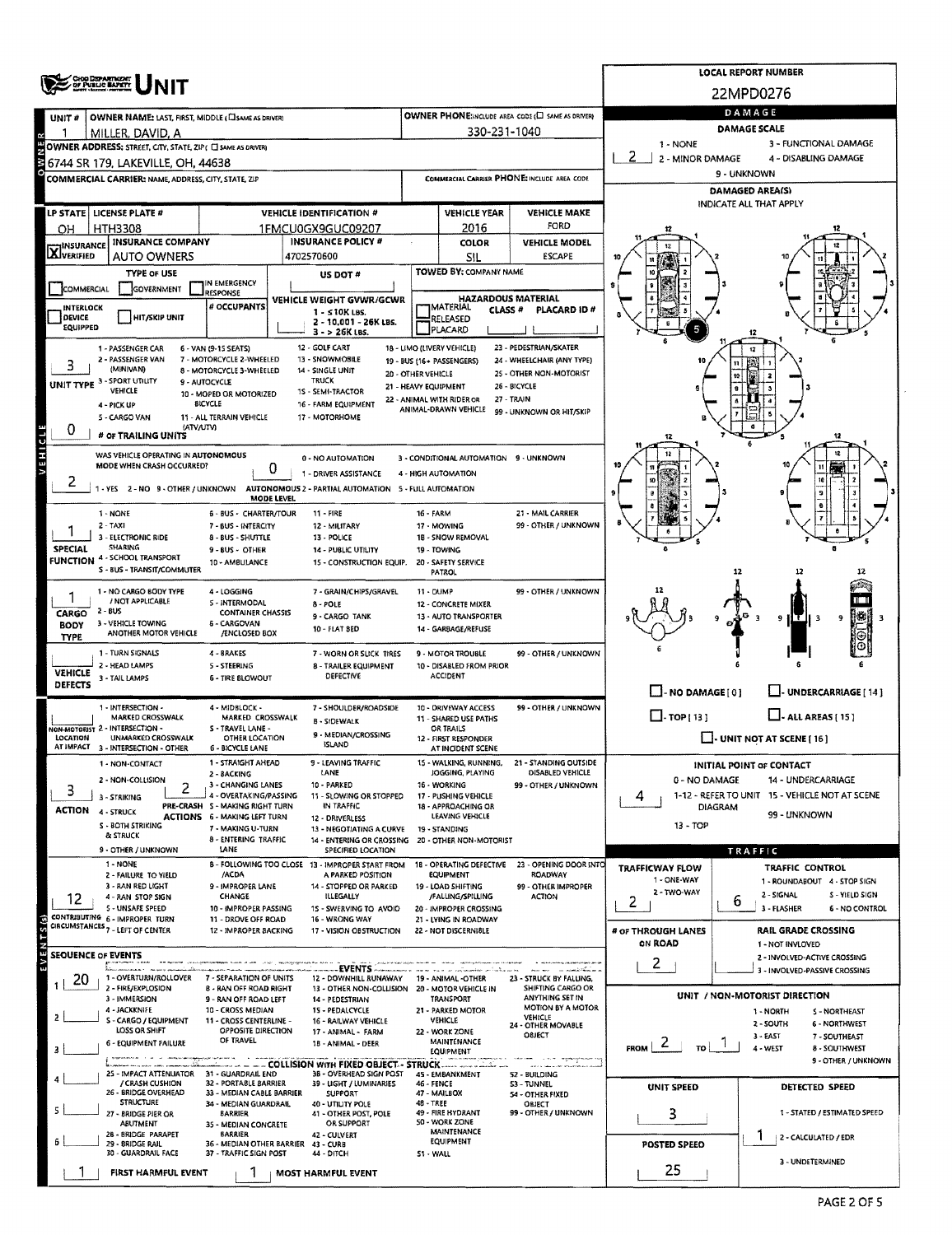|                           |                                                                  |                                                                 |            |                                                                                |                      |                                                         |                                                      |                                                                                    | LOCAL REPORT NUMBER                                                |  |  |  |  |  |
|---------------------------|------------------------------------------------------------------|-----------------------------------------------------------------|------------|--------------------------------------------------------------------------------|----------------------|---------------------------------------------------------|------------------------------------------------------|------------------------------------------------------------------------------------|--------------------------------------------------------------------|--|--|--|--|--|
|                           | <b>ONO DEPARTMENT</b><br>OF PUBLIC SAFETY                        |                                                                 |            |                                                                                |                      |                                                         |                                                      | 22MPD0276                                                                          |                                                                    |  |  |  |  |  |
| UNIT#                     | OWNER NAME: LAST, FIRST, MIDDLE (C) SAME AS DRIVER!              |                                                                 |            |                                                                                |                      |                                                         | OWNER PHONE:INCLUDE AREA CODE (E) SAME AS DRIVER)    | DAMAGE                                                                             |                                                                    |  |  |  |  |  |
|                           | MW ROBINSON CORP.                                                |                                                                 |            |                                                                                |                      | 330-264-9983                                            |                                                      |                                                                                    | <b>DAMAGE SCALE</b>                                                |  |  |  |  |  |
|                           | OWNER ADDRESS: STREET, CITY, STATE, ZIP ( C SAME AS DAVER)       |                                                                 |            |                                                                                |                      |                                                         |                                                      | 1 - NONE<br>3 - FUNCTIONAL DAMAGE<br>2<br>2 - MINOR DAMAGE<br>4 - DISABLING DAMAGE |                                                                    |  |  |  |  |  |
|                           | 5980 ASHLAND RD., WOOSTER, OH, 44691                             |                                                                 |            |                                                                                |                      |                                                         |                                                      | 9 - UNKNOWN                                                                        |                                                                    |  |  |  |  |  |
|                           | <b>COMMERCIAL CARRIER: NAME, ADDRESS, CITY, STATE, ZIP</b>       |                                                                 |            |                                                                                |                      |                                                         | COMMERCIAL CARRIER PHONE: INCLUDE AREA CODE          | <b>DAMAGED AREA(S)</b>                                                             |                                                                    |  |  |  |  |  |
| LP STATE                  | <b>LICENSE PLATE #</b>                                           |                                                                 |            | <b>VEHICLE IDENTIFICATION #</b>                                                |                      | <b>VEHICLE YEAR</b>                                     | <b>VEHICLE MAKE</b>                                  |                                                                                    | INDICATE ALL THAT APPLY                                            |  |  |  |  |  |
| OН                        | <b>PKW6451</b>                                                   |                                                                 |            | 3C6TRVCG4KE532474                                                              |                      | 2019                                                    | RAM                                                  |                                                                                    |                                                                    |  |  |  |  |  |
| <b>X</b> INSURANCE        | <b>INSURANCE COMPANY</b>                                         |                                                                 |            | <b>INSURANCE POLICY #</b>                                                      |                      | <b>COLOR</b>                                            | <b>VEHICLE MODEL</b>                                 |                                                                                    |                                                                    |  |  |  |  |  |
|                           | LIGHTNING ROD MUTUAL                                             |                                                                 |            |                                                                                |                      | <b>WHI</b>                                              | PROMASTER 2500                                       |                                                                                    |                                                                    |  |  |  |  |  |
|                           | <b>TYPE OF USE</b>                                               | IN EMERGENCY                                                    |            | US DOT #                                                                       |                      | TOWED BY: COMPANY NAME                                  |                                                      |                                                                                    |                                                                    |  |  |  |  |  |
| COMMERCIAL                | GOVERNMENT                                                       | <b>RESPONSE</b><br># OCCUPANTS                                  |            | VEHICLE WEIGHT GVWR/GCWR                                                       |                      | <b>HAZARDOUS MATERIAL</b><br><b>IMATERIAL</b>           |                                                      |                                                                                    |                                                                    |  |  |  |  |  |
| INTERLOCK<br>DEVICE       | HIT/SKIP UNIT                                                    |                                                                 |            | 1 - ≤10K LBS.<br>2 - 10.001 - 26K LBS.                                         |                      | CLASS <sup>#</sup><br>RELEASED                          | PLACARD ID#                                          |                                                                                    |                                                                    |  |  |  |  |  |
| EQUIPPEO                  |                                                                  |                                                                 |            | 3 - > 26K LBS.                                                                 |                      | <b>PLACARD</b>                                          |                                                      |                                                                                    |                                                                    |  |  |  |  |  |
|                           | 1 - PASSENGER CAR<br>2 - PASSENGER VAN                           | 6 - VAN (9-1S SEAT5)<br>7 - MOTORCYCLE 2-WHEELED                |            | 12 - GOLF CART<br>13 - SNOWMOBILE                                              |                      | 18 - LIMO (LIVERY VEHICLE)<br>19 - BUS (16+ PASSENGERS) | 23 - PEDESTRIAN/SKATER<br>24 - WHEELCHAIR (ANY TYPE) |                                                                                    | 12                                                                 |  |  |  |  |  |
| 5                         | (MINIVAN)                                                        | 8 - MOTORCYCLE 3-WHEELED                                        |            | 14 - SINGLE UNIT<br><b>TRUCK</b>                                               | 20 - OTHER VEHICLE   |                                                         | 25 - OTHER NON-MOTORIST                              |                                                                                    |                                                                    |  |  |  |  |  |
|                           | UNIT TYPE 3 - SPORT UTILITY<br>VEHICLE                           | 9 - AUTOCYCLE<br>10 - MOPED OR MOTORIZED                        |            | 15 - SEMI-TRACTOR                                                              | 21 - HEAVY EQUIPMENT | 22 - ANIMAL WITH RIDER OR                               | 26 - BICYCLE<br>27 - TRAIN                           |                                                                                    |                                                                    |  |  |  |  |  |
|                           | 4 - PICK UP<br>5 - CARGO VAN                                     | <b>BICYCLE</b><br>11 - ALL TERRAIN VEHICLE                      |            | 16 - FARM EOUIPMENT<br>17 - MOTORHOME                                          |                      | ANIMAL-DRAWN VEHICLE                                    | 99 - UNKNOWN OR HIT/SKIP                             |                                                                                    |                                                                    |  |  |  |  |  |
| U                         | (ATV/UTV)                                                        |                                                                 |            |                                                                                |                      |                                                         |                                                      |                                                                                    |                                                                    |  |  |  |  |  |
| VEHICLE                   | # OF TRAILING UNITS                                              |                                                                 |            |                                                                                |                      |                                                         |                                                      |                                                                                    | 12                                                                 |  |  |  |  |  |
|                           | WAS VEHICLE OPERATING IN AUTONOMOUS<br>MODE WHEN CRASH OCCURRED? |                                                                 | 0          | 0 - NO AUTOMATION                                                              |                      | 3 - CONDITIONAL AUTOMATION 9 - UNXNOWN                  |                                                      |                                                                                    |                                                                    |  |  |  |  |  |
|                           | -YES 2-NO 9-OTHER / UNKNOWN                                      |                                                                 |            | 1 - DRIVER ASSISTANCE<br>AUTONOMOUS 2 - PARTIAL AUTOMATION 5 - FULL AUTOMATION |                      | 4 - HIGH AUTOMATION                                     |                                                      |                                                                                    |                                                                    |  |  |  |  |  |
|                           |                                                                  |                                                                 | MODE LEVEL |                                                                                |                      |                                                         |                                                      |                                                                                    |                                                                    |  |  |  |  |  |
|                           | 1 - NONE<br>$2 - TAXF$                                           | 6 - 8US - CHARTER/TOUR<br>7 - BUS - INTERCITY                   |            | 11 - FIRE<br>12 - MILITARY                                                     | <b>16 - FARM</b>     | 17 - MOWING                                             | 21 - MAIL CARRIER<br>99 - OTHER / UNKNOWN            |                                                                                    |                                                                    |  |  |  |  |  |
|                           | 3 - ELECTRONIC RIDE                                              | <b>B-BUS-SHUTTLE</b>                                            |            | 13 - POLICE                                                                    |                      | 18 - SNOW REMOVAL                                       |                                                      |                                                                                    |                                                                    |  |  |  |  |  |
| <b>SPECIAL</b>            | SHARING<br>FUNCTION 4 - SCHOOL TRANSPORT                         | 9 - BUS - OTHER                                                 |            | 14 - PUBLIC UTILITY                                                            |                      | 19 - TOWING<br>20 - SAFETY SERVICE                      |                                                      |                                                                                    |                                                                    |  |  |  |  |  |
|                           | 5 - BUS - TRANSIT/COMMUTER                                       | 10 AMBULANCE                                                    |            | 15 - CONSTRUCTION EQUIP.                                                       |                      | PATROL                                                  |                                                      |                                                                                    |                                                                    |  |  |  |  |  |
| 6                         | 1 - NO CARGO BODY TYPE                                           | 4 - LOGGING                                                     |            | 7 - GRAIN/CHIPS/GRAVEL                                                         | 11 - DUMP            |                                                         | 99 - OTHER / UNKNOWN                                 |                                                                                    |                                                                    |  |  |  |  |  |
| CARGO                     | / NOT APPLICABLE<br>$2 - BUS$                                    | 5 - INTERMODAL<br><b>CONTAINER CHASSIS</b>                      |            | 8 - POLE                                                                       |                      | 12 - CONCRETE MIXER                                     |                                                      |                                                                                    |                                                                    |  |  |  |  |  |
| <b>BODY</b>               | 3 - VEHICLE TOWING<br>ANOTHER MOTOR VEHICLE                      | 6 - CARGOVAN<br>/ENCLOSED BOX                                   |            | 9 - CARGO TANK<br>10 - FLAT BED                                                |                      | 13 - AUTO TRANSPORTER<br>14 - GARBAGE/REFUSE            |                                                      |                                                                                    | нтн<br>9<br>- 3<br>9                                               |  |  |  |  |  |
| <b>TYPE</b>               |                                                                  |                                                                 |            |                                                                                |                      |                                                         |                                                      |                                                                                    |                                                                    |  |  |  |  |  |
|                           | 1 - TURN SIGNALS<br>2 - HEAD LAMPS                               | 4 - BRAKES<br>5 - STEERING                                      |            | 7 - WORN OR SLICK TIRES<br><b>8 - TRAILER EQUIPMENT</b>                        |                      | 9 - MOTOR TROUBLE<br>10 - DISABLED FROM PRIOR           | 99 - OTHER / UNKNOWN                                 |                                                                                    |                                                                    |  |  |  |  |  |
| <b>VEHICLE</b><br>DEFECTS | 3 - TAIL LAMPS                                                   | <b>6 - TIRE BLOWOUT</b>                                         |            | DEFECTIVE                                                                      |                      | <b>ACCIDENT</b>                                         |                                                      |                                                                                    |                                                                    |  |  |  |  |  |
|                           | 1 - INTERSECTION -                                               | 4 - MIDBLOCK -                                                  |            | 7 - SHOULDER/ROADSIDE                                                          |                      | 10 - DRIVEWAY ACCESS                                    | 99 - OTHER / UNKNOWN                                 | $\Box$ - NO DAMAGE [ 0 ]                                                           | U-UNDERCARRIAGE [14]                                               |  |  |  |  |  |
|                           | MARKED CROSSWALK                                                 | MARKED CROSSWALK                                                |            | <b>B - SIDEWALK</b>                                                            |                      | 11 - SHARED USE PATHS                                   |                                                      | $\square$ - TOP [ 13 ]                                                             | $\Box$ - ALL AREAS [ 15 ]                                          |  |  |  |  |  |
| NON-<br>MOTORIST          | 2 - INTERSECTION -<br>UNMARKED CROSSWALK                         | S - TRAVEL LANE -<br>OTHER LOCATION                             |            | 9 - MEDIAN/CROSSING                                                            |                      | OR TRAILS<br>12 - FIRST RESPONDER                       |                                                      |                                                                                    | L. UNIT NOT AT SCENE [ 16 ]                                        |  |  |  |  |  |
| LOCATION                  | 3 - INTERSECTION - OTHER                                         | <b>6 - BICYCLE LANE</b><br>1 - STRAIGHT AHEAD                   |            | <b>ISLAND</b>                                                                  |                      | AT INCIDENT SCENE                                       | 21 - STANDING OUTSIDE                                |                                                                                    |                                                                    |  |  |  |  |  |
|                           | 1 - NON-CONTACT<br>2 - NON-COLLISION                             | 2 - BACKING                                                     |            | 9 - LEAVING TRAFFIC<br>LANE                                                    |                      | 15 - WALKING, RUNNING,<br>JOGGING, PLAYING              | <b>DISABLED VEHICLE</b>                              | 0 - NO DAMAGE                                                                      | INITIAL POINT OF CONTACT<br>14 - UNDERCARRIAGE                     |  |  |  |  |  |
| 4                         | 11<br>3 - 5TRIKING                                               | 3 - CHANGING LANES<br>4 - OVERTAKING/PASSING                    |            | 10 - PARKED<br>11 - SLOWING OR STOPPED                                         |                      | 16 - WORKING<br>17 - PUSHING VEHICLE                    | 99 - OTHER / UNKNOWN                                 | 11                                                                                 | 1-12 - REFER TO UNIT 15 - VEHICLE NOT AT SCENE                     |  |  |  |  |  |
| <b>ACTION</b>             | 4 - STRUCK                                                       | PRE-CRASH 5 - MAKING RIGHT TURN<br>ACTIONS 6 - MAKING LEFT TURN |            | IN TRAFFIC                                                                     |                      | 18 - APPROACHING OR<br>LEAVING VEHICLE                  |                                                      | <b>DIAGRAM</b><br>99 - UNKNOWN                                                     |                                                                    |  |  |  |  |  |
|                           | 5 - BOTH STRIKING<br>& STRUCK                                    | 7 - MAKING U-TURN                                               |            | 12 - DRIVERLESS<br>13 - NEGOTIATING A CURVE                                    |                      | 19 - STANDING                                           |                                                      |                                                                                    |                                                                    |  |  |  |  |  |
|                           | 9 - OTHER / UNKNOWN                                              | <b>B-ENTERING TRAFFIC</b><br>LANE                               |            | 14 - ENTERING OR CROSSING 20 - OTHER NON-MOTORIST<br>SPECIFIED LOCATION        |                      |                                                         |                                                      |                                                                                    | TRAFFIC                                                            |  |  |  |  |  |
|                           | 1 - NONE                                                         |                                                                 |            | 8 - FOLLOWING TOO CLOSE 13 - IMPROPER START FROM                               |                      | 18 - OPERATING DEFECTIVE                                | 23 - OPENING DOOR INTO                               | TRAFFICWAY FLOW                                                                    | <b>TRAFFIC CONTROL</b>                                             |  |  |  |  |  |
|                           | 2 - FAILURE TO YIELD<br>3 - RAN RED LIGHT                        | /ACDA<br>9 - IMPROPER LANE                                      |            | A PARKED POSITION<br>14 - STOPPED OR PARKED                                    |                      | EQUIPMENT<br>19 - LOAD SHIFTING                         | ROADWAY<br>99 - OTHER IMPROPER                       | 1 - ONE-WAY                                                                        | 1 - ROUNDABOUT 4 - STOP SIGN                                       |  |  |  |  |  |
|                           | 4 - RAN STOP SIGN<br>S - UNSAFE SPEED                            | CHANGE                                                          |            | ILLEGALLY                                                                      |                      | /FALLING/SPILLING                                       | <b>ACTION</b>                                        | 2 - TWO-WAY<br>2                                                                   | 2 - SIGNAL<br>5 - YIELD SIGN<br>6<br>3 - FLASHER<br>6 - NO CONTROL |  |  |  |  |  |
|                           | CONTRIBUTING 6 - IMPROPER TURN                                   | 10 - IMPROPER PASSING<br>11 - DROVE OFF ROAD                    |            | 15 - SWERVING TO AVOID<br>16 - WRONG WAY                                       |                      | 20 - IMPROPER CROSSING<br>21 - LYING IN ROADWAY         |                                                      |                                                                                    |                                                                    |  |  |  |  |  |
|                           | CIRCUMSTANCES 7 - LEFT OF CENTER                                 | 12 - IMPROPER BACKING                                           |            | 17 - VISION OBSTRUCTION                                                        |                      | 22 - NOT DISCERNIBLE                                    |                                                      | # of THROUGH LANES<br>ON ROAD                                                      | <b>RAIL GRADE CROSSING</b><br>1 - NOT INVLOVED                     |  |  |  |  |  |
| <b>SEOUENCE OF EVENTS</b> |                                                                  |                                                                 |            |                                                                                |                      |                                                         |                                                      |                                                                                    | 2 - INVOLVED-ACTIVE CROSSING                                       |  |  |  |  |  |
| 20                        | konzerva<br>1 - OVERTURN/ROLLOVER                                | 7 - SEPARATION OF UNITS                                         |            | <b>EVENTS</b><br>12 - DOWNHILL RUNAWAY                                         |                      | 19 - ANIMAL -OTHER                                      | 23 - STRUCK BY FALLING,                              | 2                                                                                  | 3 - INVOLVED-PASSIVE CROSSING                                      |  |  |  |  |  |
|                           | 2 - FIRE/EXPLOSION<br>3 - IMMERSION                              | 8 - RAN OFF ROAD RIGHT                                          |            | 13 - OTHER NON-COLLISION 20 - MOTOR VEHICLE IN                                 |                      | TRANSPORT                                               | SHIFTING CARGO OR<br>ANYTHING SET IN                 |                                                                                    | UNIT / NON-MOTORIST DIRECTION                                      |  |  |  |  |  |
|                           | 4 - JACKKNIFE                                                    | 9 - RAN OFF ROAD LEFT<br>10 - CROSS MEDIAN                      |            | 14 - PEDESTRIAN<br>15 - PEDALCYCLE                                             |                      | 21 - PARKED MOTOR                                       | MOTION BY A MOTOR<br><b>VEHICLE</b>                  |                                                                                    | <b>S-NORTHEAST</b><br>1 - NORTH                                    |  |  |  |  |  |
|                           | S - CARGO / EQUIPMENT<br>LOSS OR SHIFT                           | 11 - CROSS CENTERLINE -<br>OPPOSITE DIRECTION                   |            | 16 - RAILWAY VEHICLE<br>17 - ANIMAL - FARM                                     |                      | VEHICLE<br>22 - WORK ZONE                               | 24 - OTHER MOVABLE<br>OBJECT                         |                                                                                    | 2 - SOUTH<br>6 - NORTHWEST                                         |  |  |  |  |  |
|                           | <b>6 - EQUIPMENT FAILURE</b>                                     | OF TRAVEL                                                       |            | 18 - ANIMAL - DEER                                                             |                      | MAINTENANCE<br><b>EQUIPMENT</b>                         |                                                      | $\frac{1}{10}$ 2<br><b>FROM</b>                                                    | $3 - EAST$<br>7 - SOUTHEAST<br>4 - WEST<br>8 - SOUTHWEST           |  |  |  |  |  |
|                           |                                                                  |                                                                 |            | <b>COLLISION WITH FIXED OBJECT - STRUCK</b>                                    |                      |                                                         |                                                      |                                                                                    | 9 - OTHER / UNKNOWN                                                |  |  |  |  |  |
|                           | 25 - IMPACT ATTENUATOR 31 - GUARDRAIL END<br>/ CRASH CUSHION     | 32 - PORTABLE BARRIER                                           |            | 38 - OVERHEAD SIGN POST<br>39 - LIGHT / LUMINARIES                             | 46 - FENCE           | 45 - EMBANKMENT                                         | S2 - BUILDING<br>53 - TUNNEL                         | <b>UNIT SPEED</b>                                                                  | DETECTED SPEED                                                     |  |  |  |  |  |
|                           | 26 - BRIDGE OVERHEAD<br><b>STRUCTURE</b>                         | 33 - MEDIAN CABLE BARRIER<br>34 - MEDIAN GUARDRAIL              |            | <b>SUPPORT</b><br>40 - UTILITY POLE                                            | 48 - TREE            | 47 - MAIL8OX                                            | 54 - OTHER FIXED<br>OBJECT                           |                                                                                    |                                                                    |  |  |  |  |  |
|                           | 27 - BRIDGE PIER OR<br>ABUTMENT                                  | BARRIER<br>35 - MEDIAN CONCRETE                                 |            | 41 - OTHER POST, POLE<br>OR SUPPORT                                            |                      | 49 - FIRE HYDRANT<br>50 - WORK ZONE                     | 99 - OTHER / UNKNOWN                                 | 0                                                                                  | 1 - STATED / ESTIMATED SPEED                                       |  |  |  |  |  |
|                           | 28 - BRIDGE PARAPET<br>29 - BRIDGE RAIL                          | BARRIER<br>36 - MEDIAN OTHER BARRIER 43 - CURS                  |            | 42 - CULVERT                                                                   |                      | MAINTENANCE<br>EQUIPMENT                                |                                                      |                                                                                    | ı<br>2 - CALCULATED / EDR                                          |  |  |  |  |  |
|                           | 30 - GUARDRAIL FACE                                              | 37 - TRAFFIC SIGN POST                                          |            | 44 - DITCH                                                                     | 51 - WALL            |                                                         |                                                      | <b>POSTED SPEED</b>                                                                | 3 - UNDETERMINED                                                   |  |  |  |  |  |
|                           | FIRST HARMFUL EVENT                                              |                                                                 |            | <b>MOST HARMFUL EVENT</b>                                                      |                      |                                                         |                                                      | 25                                                                                 |                                                                    |  |  |  |  |  |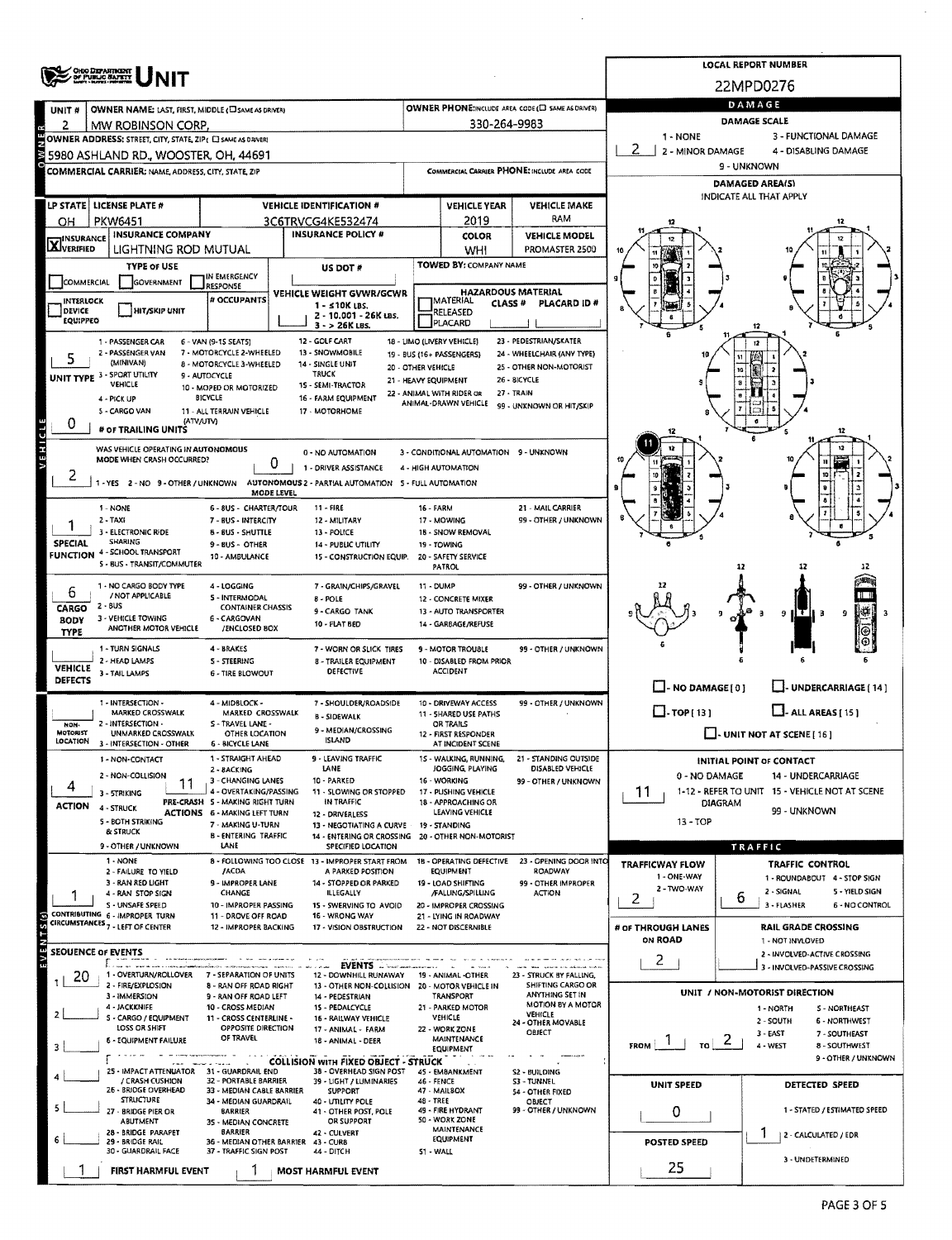|                                                                     | <b>ENEVER MOTORIST / NON-MOTORIST</b>           |                                                         |                     |                                                              |    |                                                 |                                                  |                      |                                                                                          | <b>LOCAL REPORT NUMBER</b><br>22MPD0276            |                             |                |                                                                |                                                                               |                          |                                         |                          |  |  |  |  |  |
|---------------------------------------------------------------------|-------------------------------------------------|---------------------------------------------------------|---------------------|--------------------------------------------------------------|----|-------------------------------------------------|--------------------------------------------------|----------------------|------------------------------------------------------------------------------------------|----------------------------------------------------|-----------------------------|----------------|----------------------------------------------------------------|-------------------------------------------------------------------------------|--------------------------|-----------------------------------------|--------------------------|--|--|--|--|--|
| UNIT <sup>#</sup>                                                   | NAME: LAST, FIRST, MIDDLE                       |                                                         |                     |                                                              |    |                                                 |                                                  |                      |                                                                                          |                                                    |                             |                | DATE OF BIRTH                                                  |                                                                               |                          | AGE                                     | <b>GENDER</b>            |  |  |  |  |  |
| 1                                                                   | MILLER, DAVID, A                                |                                                         |                     |                                                              |    |                                                 |                                                  |                      |                                                                                          |                                                    | 79<br>04/28/1942<br>м       |                |                                                                |                                                                               |                          |                                         |                          |  |  |  |  |  |
|                                                                     | <b>ADDRESS: STREET, CITY, STATE, ZIP</b>        |                                                         |                     |                                                              |    |                                                 |                                                  |                      |                                                                                          | <b>CONTACT PHONE - INCLUDE AREA CODE</b>           |                             |                |                                                                |                                                                               |                          |                                         |                          |  |  |  |  |  |
|                                                                     |                                                 | 6744 SR 179, LAKEVILLE, OH, 44638                       |                     |                                                              |    |                                                 |                                                  |                      |                                                                                          |                                                    | 330-231-1040                |                |                                                                |                                                                               |                          |                                         |                          |  |  |  |  |  |
| INJURIES IINJURED                                                   | TAKEN                                           | <b>EMS AGENCY (NAME)</b>                                |                     |                                                              |    | INJURED TAKEN TO: MEDICAL FACILITY (NAME, CITY) |                                                  |                      | <b>SAFETY EQUIPMENT</b><br>USED                                                          |                                                    | DOT-COMPLIANT               |                | <b>SEATING</b><br><b>POSITION</b>                              |                                                                               | AIR BAG USAGE            | <b>EJECTION</b>                         | <b>TRAPPEO</b>           |  |  |  |  |  |
| OTORIST / NON-MOTOR<br>5                                            | BY<br>$+1$                                      |                                                         |                     |                                                              |    |                                                 |                                                  |                      | 4                                                                                        |                                                    | <sup>I</sup> MC HELMET<br>1 |                |                                                                |                                                                               | 1                        | 1                                       |                          |  |  |  |  |  |
| <b>OL STATE</b>                                                     | <b>OPERATOR LICENSE NUMBER</b>                  |                                                         |                     | OFFENSE CHARGED                                              |    |                                                 |                                                  | <b>LOCAL</b><br>CODE | OFFENSE DESCRIPTION                                                                      |                                                    |                             |                |                                                                |                                                                               | <b>CITATION NUMBER</b>   |                                         |                          |  |  |  |  |  |
| OΗ                                                                  | <b>RL555258</b>                                 |                                                         |                     |                                                              |    |                                                 |                                                  |                      |                                                                                          |                                                    |                             |                |                                                                |                                                                               |                          |                                         |                          |  |  |  |  |  |
| OL CLASS                                                            | <b>ENDORSEMENT</b>                              | <b>RESTRICTION SELECT UP TO 3</b>                       | <b>DRIVER</b>       | <b>DISTRACTED</b>                                            |    | ALCOHOL / DRUG SUSPECTED                        |                                                  |                      | CONDITION                                                                                | <b>ALCOHOL TEST</b>                                |                             |                |                                                                |                                                                               |                          | DRUG TEST(S)                            |                          |  |  |  |  |  |
| 4                                                                   |                                                 |                                                         | $BY_1$              |                                                              |    | ALCOHOL<br><b>OTHER DRUG</b>                    | MARUUANA                                         |                      | 1                                                                                        | <b>STATUS</b>                                      | <b>TYPE</b>                 |                | VALUE                                                          | <b>STATUS</b><br>-1                                                           | <b>TYPE</b>              |                                         | RESULTS SELECT UP TO 4   |  |  |  |  |  |
| UNIT #                                                              | <b>NAME: LAST, FIRST, MIDDLE</b>                |                                                         |                     |                                                              |    |                                                 |                                                  |                      |                                                                                          |                                                    |                             |                | DATE OF BIRTH                                                  |                                                                               |                          | AGE                                     | <b>GENDER</b>            |  |  |  |  |  |
| 2                                                                   |                                                 | SAVAGE, ROBERT, SCOTT                                   |                     |                                                              |    |                                                 |                                                  |                      |                                                                                          |                                                    |                             |                | 09/19/1999                                                     |                                                                               |                          | 22                                      | М                        |  |  |  |  |  |
|                                                                     | <b>ADDRESS: STREET, CITY, STATE, ZIP</b>        |                                                         |                     |                                                              |    |                                                 |                                                  |                      |                                                                                          |                                                    |                             |                | <b>CONTACT PHONE - INCLUDE AREA CODE</b>                       |                                                                               |                          |                                         |                          |  |  |  |  |  |
|                                                                     |                                                 | 8498 MANCHESTER AVE SW, NAVARRE, OH, 44662              |                     |                                                              |    |                                                 |                                                  |                      |                                                                                          |                                                    | 330-365-0760                |                |                                                                |                                                                               |                          |                                         |                          |  |  |  |  |  |
| INJURIES IINJURED                                                   |                                                 | <b>EMS AGENCY (NAME)</b>                                |                     |                                                              |    | INJURED TAKEN TO: MEDICAL FACILITY (NAME CITY)  |                                                  |                      | <b>SAFETY EQUIPMENT</b><br>USED                                                          |                                                    | DOT-COMPLIANT               |                | <b>SEATING</b><br>POSITION                                     |                                                                               | AIR BAG USAGE            | <b>EJECTION</b>                         | <b>TRAPPED</b>           |  |  |  |  |  |
| 5                                                                   | TAKEN<br>$\mathbf{B}^{\mathbf{y}}$ $\mathbf{1}$ |                                                         |                     |                                                              |    |                                                 |                                                  |                      | 4                                                                                        |                                                    | <b>MC HELMET</b>            |                | 1                                                              | 1                                                                             |                          | 1                                       | 1                        |  |  |  |  |  |
|                                                                     | OL STATE OPERATOR LICENSE NUMBER                |                                                         |                     | <b>OFFENSE CHARGED</b>                                       |    |                                                 |                                                  | LOCAL                | OFFENSE DESCRIPTION                                                                      |                                                    |                             |                |                                                                |                                                                               | <b>CITATION NUMBER</b>   |                                         |                          |  |  |  |  |  |
| OTORIST / NON-MOTOR<br>OН                                           | UL845940                                        |                                                         |                     |                                                              |    |                                                 |                                                  | CODE                 |                                                                                          |                                                    |                             |                |                                                                |                                                                               |                          |                                         |                          |  |  |  |  |  |
| OL CLASS                                                            | <b>ENDORSEMENT</b>                              | <b>RESTRICTION SELECT UP TO 3</b>                       | <b>DRIVER</b>       |                                                              |    | ALCOHOL / DRUG SUSPECTED                        |                                                  |                      | <b>CONDITION</b>                                                                         |                                                    | ALCOHOL TEST                |                |                                                                |                                                                               |                          | <b>DRUG TEST(S)</b>                     |                          |  |  |  |  |  |
| 4                                                                   |                                                 |                                                         | 8Y                  | <b>DISTRACTED</b>                                            |    | <b>ALCOHOL</b>                                  | MARUUANA                                         |                      |                                                                                          | <b>STATUS</b>                                      | TYPE                        |                | VALUE                                                          | <b>STATUS</b>                                                                 | <b>TYPE</b>              |                                         | RESULTS SELECT UP TO 4   |  |  |  |  |  |
|                                                                     |                                                 |                                                         |                     |                                                              |    | <b>OTHER DRUG</b>                               |                                                  |                      | $\mathbf{1}$                                                                             | -1                                                 |                             |                |                                                                |                                                                               | 1                        |                                         |                          |  |  |  |  |  |
| UNIT #                                                              | <b>NAME: LAST, FIRST, MIDDLE</b>                |                                                         |                     |                                                              |    |                                                 |                                                  |                      |                                                                                          |                                                    |                             |                | DATE OF BIRTH                                                  |                                                                               |                          | AGE                                     | <b>GENDER</b>            |  |  |  |  |  |
|                                                                     | <b>ADDRESS: STREET, CITY, STATE, ZIP</b>        |                                                         |                     |                                                              |    |                                                 |                                                  |                      |                                                                                          |                                                    |                             |                |                                                                |                                                                               |                          |                                         |                          |  |  |  |  |  |
|                                                                     |                                                 |                                                         |                     |                                                              |    |                                                 |                                                  |                      |                                                                                          |                                                    |                             |                | <b>CONTACT PHONE - INCLUDE AREA CODE</b>                       |                                                                               |                          |                                         |                          |  |  |  |  |  |
| MOTORIST / NON-MOTORI<br><b>INJURIES IINJURED</b>                   | <b>TAKEN</b>                                    | <b>EMS AGENCY (NAME)</b>                                |                     |                                                              |    | INJURED TAKEN TO: MEDICAL FACILITY (NAME, CITY) |                                                  |                      | <b>SAFETY EQUIPMENT</b><br>USED                                                          | <b>SEATING</b><br>DOT-COMPLIANT<br><b>POSITION</b> |                             |                |                                                                |                                                                               | AIR BAG USAGE            | <b>EJECTION</b>                         | TRAPPED                  |  |  |  |  |  |
|                                                                     | BY                                              |                                                         |                     |                                                              |    |                                                 |                                                  |                      |                                                                                          | <b>IMC HELMET</b>                                  |                             |                |                                                                |                                                                               |                          |                                         |                          |  |  |  |  |  |
| <b>OL STATE</b>                                                     | <b>OPERATOR LICENSE NUMBER</b>                  |                                                         |                     | OFFENSE CHARGED                                              |    |                                                 |                                                  | LOCAL<br>CODE        | OFFENSE DESCRIPTION                                                                      |                                                    |                             |                |                                                                |                                                                               |                          | <b>CITATION NUMBER</b>                  |                          |  |  |  |  |  |
| OL CLASS                                                            | <b>ENDORSEMENT</b>                              | <b>RESTRICTION SELECT UP TO 3</b>                       | <b>DRIVER</b><br>BY | <b>DISTRACTED</b>                                            |    | ALCOHOL / DRUG SUSPECTED<br>ALCOHOL             | MARIJUANA                                        |                      | <b>CONDITION</b>                                                                         | <b>STATUS</b>                                      | <b>ALCOHOL TEST</b><br>TYPE |                | VALUE                                                          | <u>DRUG TEST(S)</u><br><b>STATUS</b><br>RESULTS SELECT UP TO 4<br><b>TYPE</b> |                          |                                         |                          |  |  |  |  |  |
|                                                                     |                                                 |                                                         |                     |                                                              |    | OTHER DRUG                                      |                                                  |                      |                                                                                          |                                                    |                             |                |                                                                |                                                                               |                          |                                         |                          |  |  |  |  |  |
|                                                                     | <b>INJURIES</b>                                 | <b>SEATING POSITION</b>                                 |                     | AIR BAG                                                      |    |                                                 | OL CLASS                                         |                      | OL RESTRICTION(S)                                                                        |                                                    |                             |                | <b>DRIVER DISTRACTION</b>                                      |                                                                               |                          | <b>TEST STATUS</b>                      |                          |  |  |  |  |  |
| - FATAL<br>2 - SUSPECTED SERIOUS                                    |                                                 | - FRONT: LEFT SIDE<br>(MOTORCYCLE DRIVER)               |                     | 1 - NOT DEPLOYED.<br>2 - DEPLOYED FRONT<br>3 - DEPLOYED SIDE |    | 1 CLASS A<br>2 - CLASS B                        |                                                  |                      | - ALCOHOL INTERLOCK<br><b>DEVICE</b>                                                     |                                                    |                             |                | 1- NOT DISTRACTED<br><b>MANUALLY OPERATING AN</b>              |                                                                               |                          | 1 - NONE GIVEN<br>2-Jest Refüsed        |                          |  |  |  |  |  |
| INJURY & FACT<br>3 - SUSPECTED MINOR                                |                                                 | FRONT - MIDDLE<br>FRONT - RIGHT SIDE                    | <b>FRONT/SIDE</b>   | 4 - DEPLOYED BOTH                                            |    | 3-CLASS.C                                       |                                                  |                      | 2 - CDL INTRASTATE ONLY-<br>13 - CORRECTIVE LENSES                                       |                                                    |                             |                | <b>ELECTRONIC</b><br>COMMUNICATION DEVICE                      |                                                                               |                          | <b>3 - TEST GIVEN 15 4 15 16</b>        | CONTAMINATED SAMPLE      |  |  |  |  |  |
| INJURY 25<br>4 - POSSIBLE INJURY                                    |                                                 | 4 SECOND - LEFT SIDE<br>(MOTORCYCLE PASSENGER)          |                     | 5 - NOT APPLICABLE<br>9 - DEPLOYMENT UNKNOWN                 |    |                                                 | 4 - REGULAR CLASS                                |                      | 4 - FARM WAIVER<br>5 - EXCEPT CLASS A BUS                                                |                                                    |                             | DIALINGL.      | (TEXTING, TYPING)<br>- TALKING ON HANDS-FREE                   |                                                                               |                          | /UNUSABLE<br>4 - TEST GIVEN,            |                          |  |  |  |  |  |
| 5 - NO APPARENT INJURY                                              |                                                 | - SECOND - MIDDLE<br>6 <sup>2</sup> SECOND - RIGHT SIDE |                     |                                                              |    |                                                 | $(OHIO = D)$<br>5 - M/C MOPED ONLY               |                      | (6 - EXCEPT: CLASS A<br><b>&amp; CLASS B BUS</b>                                         |                                                    |                             |                | <b>COMMUNICATION DEVICE</b><br>4 - TALKING ON HAND-HELD        |                                                                               |                          | RESULTS KNOWN<br>5 - TEST GIVEN,        |                          |  |  |  |  |  |
|                                                                     | <b>INJURIES TAKEN BY</b>                        | 7-THIRD-LEFT SIDE<br>(MOTORCYCLE SIDE CAR)              |                     | <b>EJECTION</b>                                              |    |                                                 | 6 - NO VALID OL                                  |                      | <b>EXCEPT TRACTOR-TRAILER</b><br><b>{B - INTERMEDIATE LICENSE</b><br><b>RESTRICTIONS</b> |                                                    |                             |                | <b>COMMUNICATION DEVICE</b><br>5 - OTHER ACTIVITY WITH AN      |                                                                               |                          | <b>RESULTS UNKNOWN</b>                  |                          |  |  |  |  |  |
| 1 - NOT TRANSPORTED                                                 |                                                 | 8'- THIRD - MIDDLE<br>19 - THIRD - RIGHT SIDE           | 1 - NOT EJECTED     | 2 - PARTIALLY EJECTED --                                     |    |                                                 | OL ENDORSEMENT                                   |                      | LEARNER'S PERMIT<br>9<br><b>RESTRICTIONS</b>                                             |                                                    |                             |                | ELECTRONIC DEVICE<br>6 - PASSENGER                             |                                                                               | 1 - NONE                 |                                         | <b>ALCOHOL TEST TYPE</b> |  |  |  |  |  |
| <b>/TREATED AT SCENE</b><br>$2 - EMS$                               |                                                 | 10 - SLEEPER SECTION<br>OF TRUCK CAB                    |                     | 3 - TOTALLY EJECTED. 2002<br>4' - NOT APPLICABLE             |    | H - HAZMAT                                      |                                                  |                      | 10 - LIMITED TO DAYLIGHT<br><b>ONLY</b>                                                  |                                                    |                             |                | - OTHER DISTRACTION<br>INSIDE THE VEHICLE                      |                                                                               | $2 - BLOOD$<br>3 - URINE |                                         |                          |  |  |  |  |  |
| 3 - POLICE                                                          |                                                 | 11 - PASSENGER IN<br>OTHER ENCLOSED CARGO               |                     | <b>TRAPPED</b>                                               |    | P - PASSENGER                                   | M - MOTORCYCLE                                   |                      | 11 - LIMITED TO EMPLOYMENT<br><b>12 - LIMITED - OTHER</b>                                |                                                    |                             |                | 8 - OTHER DISTRACTION<br>OUTSIDE THE VEHICLE                   |                                                                               | 4 - BREATH<br>5 - OTHER  |                                         |                          |  |  |  |  |  |
| 9 - OTHER / UNKNOWN                                                 |                                                 | AREA (NON-TRAILING UNIT,<br>BUS, PICK-UP WITH CAPY      | 1 - NOT TRAPPED     | 2 - EXTRICATED BY                                            |    | N - TANKER                                      |                                                  |                      | :13 - MECHANICAL DEVICES<br>(SPECIAL BRAKES, HAND                                        |                                                    |                             |                | <b>9-OTHER / UNKNOWN</b>                                       | - 82                                                                          |                          | <b>DRUG TEST TYPE</b>                   |                          |  |  |  |  |  |
|                                                                     | <b>SAFETY EQUIPMENT</b>                         | <b>PASSENGER IN</b><br>12<br>UNENCLOSED CARGO AREA      | FREED BY            | MECHANICAL MEANS                                             |    |                                                 | Q - MOTOR SCOOTER                                |                      | <b>CONTROLS; OR OTHER: 1</b><br><b>ADAPTIVE DEVICES)</b>                                 |                                                    |                             |                | <b>CONDITION</b><br>14 APPARENTLY NORMAL                       |                                                                               | 1 - NONE<br>2 - BLOOD    |                                         |                          |  |  |  |  |  |
| 1 - NONE USED<br>2 - SHOULDER BELT ONLY                             |                                                 | <b>13 - TRAILING UNIT</b><br>14 - RIDING ON VEHICLE     |                     | NON-MECHANICAL MEANS                                         |    |                                                 | R - THREE-WHEEL<br><b>MOTORCYCLE</b>             |                      | 14 - MILITARY VEHICLES ONLY<br>15 - MOTOR VEHICLES                                       |                                                    |                             |                | 2 - PHYSICAL IMPAIRMENT<br>-EMOTIONAL (E.G.,                   |                                                                               | 3 - URINE.<br>4 - OTHER  |                                         |                          |  |  |  |  |  |
| USED, 2013<br>3 - LAP BELT ONLY USED                                |                                                 | EXTERIOR<br>(NON-TRAILING UNIT)                         |                     |                                                              |    |                                                 | S - SCHOOL BUS<br><b>T - DOUBLE &amp; TRIPLE</b> |                      | WITHOUT AIR BRAKES<br>16 - OUTSIDE MIRROR                                                |                                                    |                             | DISTURBED)     | DEPRESSED, ANGRY,                                              |                                                                               |                          |                                         | DRUG TEST RESULT(S)      |  |  |  |  |  |
| 4 - SHOULDER & LAP BELT<br><b>USED</b><br>ن معا                     |                                                 | 15 - NON-MOTORIST<br>99 COTHER / UNKNOWN                |                     |                                                              | L. | TRAILERS                                        |                                                  |                      | 17 - PROSTHETIC AID<br>18 - OTHER                                                        |                                                    |                             | 4 - ILLNESS    | $\boldsymbol{\beta}$ - Fell asleep, fainted, $\mathbb{S}^{10}$ |                                                                               |                          | 1 - AMPHETAMINES<br>2 - BARBITURATES    |                          |  |  |  |  |  |
| 5 - CHILD RESTRAINT SYSTEM<br>- FORWARD FACING                      |                                                 |                                                         |                     |                                                              |    |                                                 | X - TANKER / HAZMAT                              |                      |                                                                                          |                                                    |                             |                | <b>FATIGUED, ETC.</b><br>6 - UNDER THE INFLUENCE OF            |                                                                               |                          | 3 - BENZODIAZEPINES<br>4 - CANNABINOIDS |                          |  |  |  |  |  |
| <b>6 - CHILD RESTRAINT SYSTEM</b><br>- REAR FACING                  |                                                 |                                                         |                     |                                                              |    |                                                 | <b>GENDER</b>                                    |                      |                                                                                          |                                                    |                             | <b>ALCOHOL</b> | MEDICATIONS / DRUGS /                                          |                                                                               | 5 - COCAINE              |                                         |                          |  |  |  |  |  |
| 7 - BOOSTER SEAT<br>8 - HELMET USED                                 |                                                 |                                                         |                     |                                                              |    | $F$ - FEMALE $\sim$<br>M - MALE                 |                                                  |                      |                                                                                          |                                                    |                             |                | - OTHER / UNKNOWN                                              |                                                                               | 7. - OTHER               | 6 - OPIATES / OPIOIDS                   |                          |  |  |  |  |  |
| 9 - PROTECTIVE' PADS USED                                           |                                                 |                                                         |                     |                                                              |    |                                                 | U - OTHER / UNKNOWN                              |                      |                                                                                          |                                                    |                             |                |                                                                |                                                                               |                          | 8 - NEGATIVE RESULTS                    |                          |  |  |  |  |  |
| (ELBOWS, KNEES, ETC)<br>10 - REFLECTIVE CLOTHING                    |                                                 |                                                         |                     |                                                              |    |                                                 |                                                  |                      |                                                                                          |                                                    |                             |                |                                                                |                                                                               |                          |                                         |                          |  |  |  |  |  |
| 11 - UGHTING - PEDESTRIAN<br>/ BICYCLE ONLY<br>99 - OTHER / UNKNOWN |                                                 |                                                         |                     |                                                              |    |                                                 |                                                  |                      |                                                                                          |                                                    |                             |                |                                                                |                                                                               |                          |                                         |                          |  |  |  |  |  |

 $\mathcal{A}^{\prime}$ 

 $\sim$ 

Ċ,